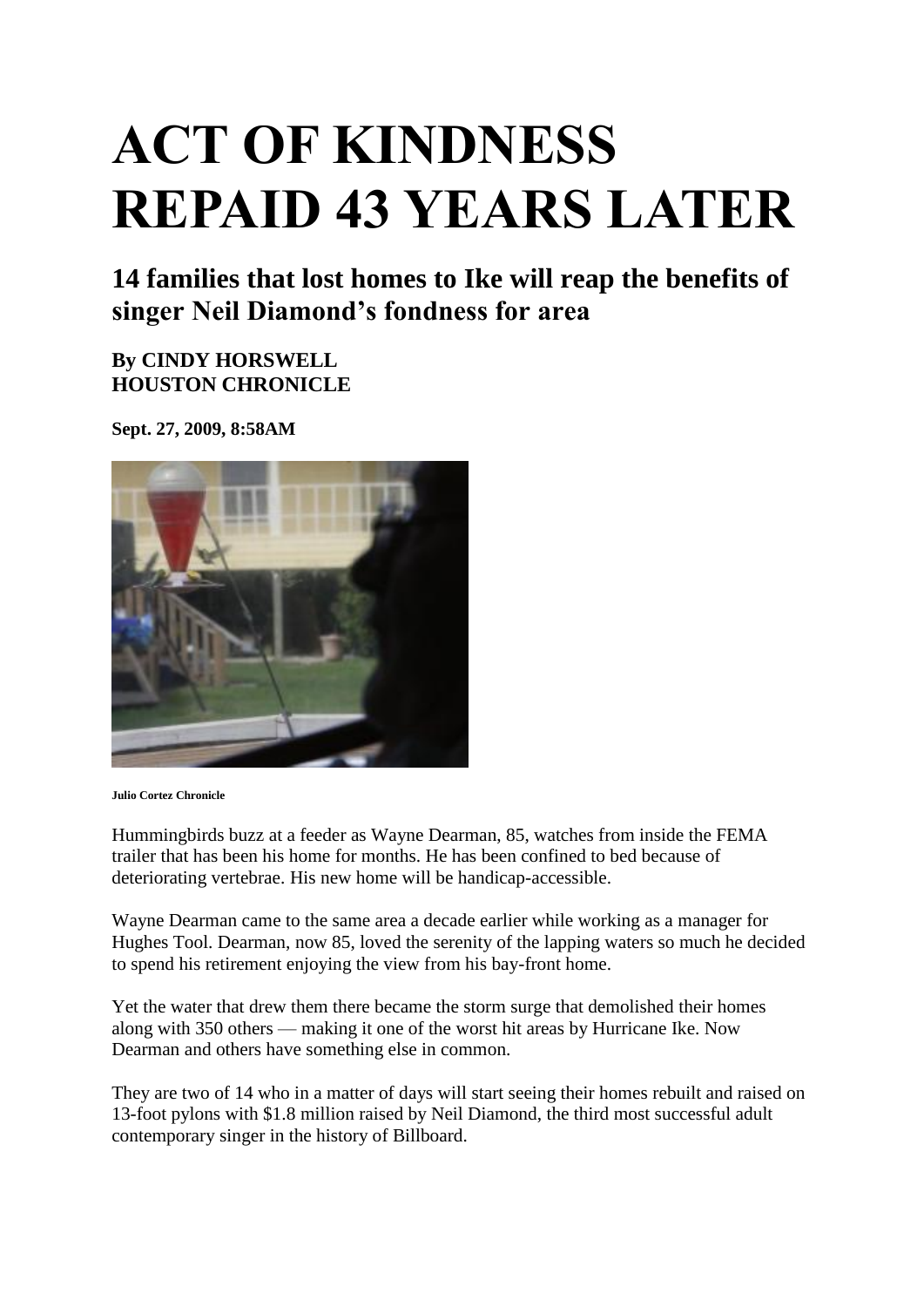## **Houston Payback**

Houston Mayor Bill White had attended the concert and afterwards told Diamond of the plight of the fishing village about 45 minutes east of downtown. The next day Diamond, with his baseball cap pulled low and his collar pulled high, insisted on going incognito to view the devastation for himself.

He saw families huddled together on a concrete slab of a church, vowing to somehow resurrect their community, even though many had resorted to living in tents and cooking over open fires, surrounded by heaps of garbage that had once been their town.

Diamond decided right then to dedicate all proceeds from merchandise sold during the remaining half of his 2008 concert tour. He matched a portion of it himself, and continues to collect donations on his Web site.

"You could see in his eyes how shaken he was," said Albert Myres, who helps oversee the Gulf Coast Ike Relief Fund and accompanied Diamond to Oak Island. "It changed his life. He wanted to do everything he could to see folks get back into their homes by Christmas. "I pray for them," he said.

14 lucky families should make it this year. A Chambers County panel examined income levels and looked at home ownership before selecting these families from 70 applications with the names blacked out, said a committee member, the Rev. Danny Biddy.

Biddy believes most of the other Oak Island applicants should qualify for federal grants from \$21 million allocated for reconstruction.

Yet time is short for Oak Island residents who after several months battling mosquitoes and the weather moved from tents to FEMA trailers.

Each has received a letter reminding them the trailers were only to provide temporary shelter after the storm and they must vacate by March 14.

So while those receiving the Diamond homes are overjoyed, they also worry about those still left homeless.

"Many people need help. I pray for them," said Pham, who has a statue of the Madonna in the corner of his FEMA trailer.

Dearman, who cannot get out of his bed because of deteriorating vertebrae, peers out the window of his FEMA trailer at the hummingbirds.

His heart is also humming since he framed the letter that says he, too, will be receiving a Diamond home that is handicap-accessible.

"I was sitting on pins and needles waiting to hear," said the 85-year-old, choking back his emotions, "but I deal in facts. Until it actually happens, it's a dream that's come a little closer"